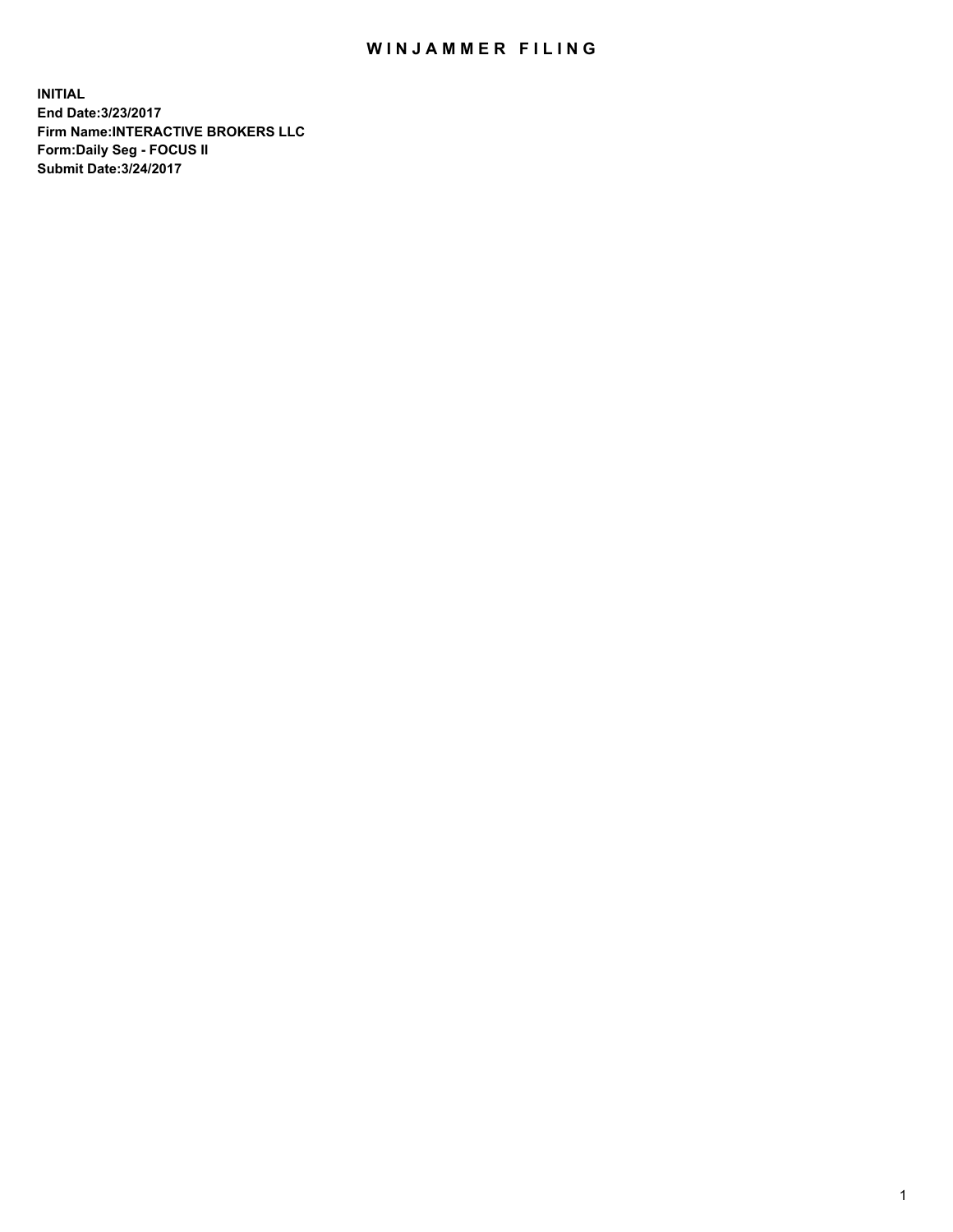## **INITIAL End Date:3/23/2017 Firm Name:INTERACTIVE BROKERS LLC Form:Daily Seg - FOCUS II Submit Date:3/24/2017 Daily Segregation - Cover Page**

| Name of Company<br><b>Contact Name</b><br><b>Contact Phone Number</b><br><b>Contact Email Address</b>                                                                                                                                                                                                                          | <b>INTERACTIVE BROKERS LLC</b><br>James Menicucci<br>203-618-8085<br>jmenicucci@interactivebrokers.c<br>om |
|--------------------------------------------------------------------------------------------------------------------------------------------------------------------------------------------------------------------------------------------------------------------------------------------------------------------------------|------------------------------------------------------------------------------------------------------------|
| FCM's Customer Segregated Funds Residual Interest Target (choose one):<br>a. Minimum dollar amount: ; or<br>b. Minimum percentage of customer segregated funds required:%; or<br>c. Dollar amount range between: and; or<br>d. Percentage range of customer segregated funds required between:% and%.                          | $\overline{\mathbf{0}}$<br>0<br>155,000,000 245,000,000<br>0 <sub>0</sub>                                  |
| FCM's Customer Secured Amount Funds Residual Interest Target (choose one):<br>a. Minimum dollar amount: ; or<br>b. Minimum percentage of customer secured funds required:%; or<br>c. Dollar amount range between: and; or<br>d. Percentage range of customer secured funds required between:% and%.                            | $\overline{\mathbf{0}}$<br>$\overline{\mathbf{0}}$<br>80,000,000 120,000,000<br>00                         |
| FCM's Cleared Swaps Customer Collateral Residual Interest Target (choose one):<br>a. Minimum dollar amount: ; or<br>b. Minimum percentage of cleared swaps customer collateral required:% ; or<br>c. Dollar amount range between: and; or<br>d. Percentage range of cleared swaps customer collateral required between:% and%. | $\overline{\mathbf{0}}$<br>$\overline{\mathbf{0}}$<br>0 <sub>0</sub><br><u>00</u>                          |

Attach supporting documents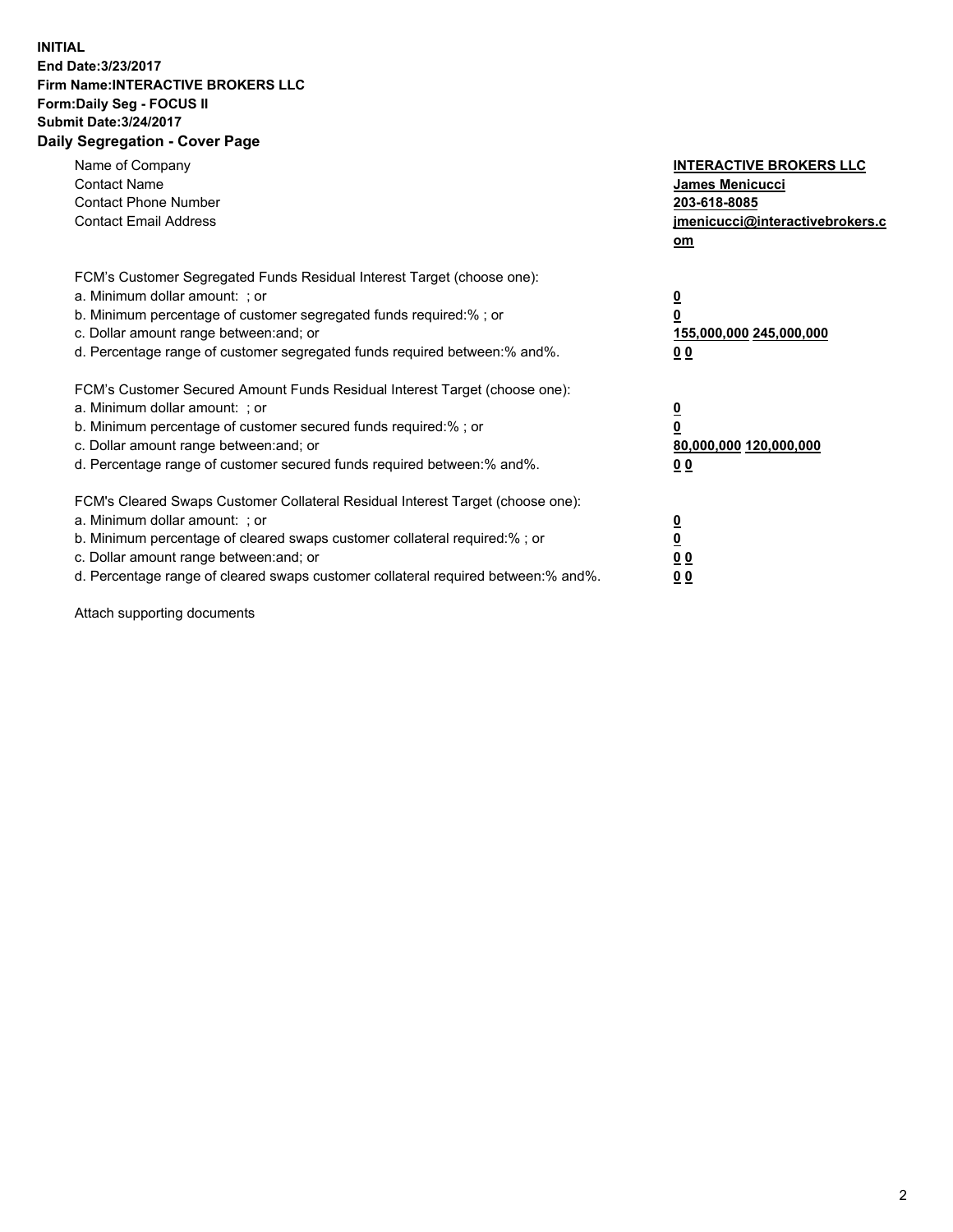## **INITIAL End Date:3/23/2017 Firm Name:INTERACTIVE BROKERS LLC Form:Daily Seg - FOCUS II Submit Date:3/24/2017 Daily Segregation - Secured Amounts**

|     | Foreign Futures and Foreign Options Secured Amounts                                         |                                                 |
|-----|---------------------------------------------------------------------------------------------|-------------------------------------------------|
|     | Amount required to be set aside pursuant to law, rule or regulation of a foreign            | $0$ [7305]                                      |
|     | government or a rule of a self-regulatory organization authorized thereunder                |                                                 |
| 1.  | Net ledger balance - Foreign Futures and Foreign Option Trading - All Customers             |                                                 |
|     | A. Cash                                                                                     | 367,979,202 [7315]                              |
|     | B. Securities (at market)                                                                   | $0$ [7317]                                      |
| 2.  | Net unrealized profit (loss) in open futures contracts traded on a foreign board of trade   | 4,004,894 [7325]                                |
| 3.  | Exchange traded options                                                                     |                                                 |
|     | a. Market value of open option contracts purchased on a foreign board of trade              | <b>94,189</b> [7335]                            |
|     | b. Market value of open contracts granted (sold) on a foreign board of trade                | <b>-51,510</b> [7337]                           |
| 4.  | Net equity (deficit) (add lines 1. 2. and 3.)                                               | 372,026,775 [7345]                              |
| 5.  | Account liquidating to a deficit and account with a debit balances - gross amount           | 1,381,053 [7351]                                |
|     | Less: amount offset by customer owned securities                                            | 0 <sup>[7352]</sup> 1,381,053 <sup>[7354]</sup> |
| 6.  | Amount required to be set aside as the secured amount - Net Liquidating Equity              | 373,407,828 [7355]                              |
|     | Method (add lines 4 and 5)                                                                  |                                                 |
| 7.  | Greater of amount required to be set aside pursuant to foreign jurisdiction (above) or line | 373,407,828 [7360]                              |
|     | 6.                                                                                          |                                                 |
|     | FUNDS DEPOSITED IN SEPARATE REGULATION 30.7 ACCOUNTS                                        |                                                 |
| 1.  | Cash in banks                                                                               |                                                 |
|     | A. Banks located in the United States                                                       | $0$ [7500]                                      |
|     | B. Other banks qualified under Regulation 30.7                                              | 0 [7520] 0 [7530]                               |
| 2.  | Securities                                                                                  |                                                 |
|     | A. In safekeeping with banks located in the United States                                   | 449,848,375 [7540]                              |
|     | B. In safekeeping with other banks qualified under Regulation 30.7                          | 0 [7560] 449,848,375 [7570]                     |
| 3.  | Equities with registered futures commission merchants                                       |                                                 |
|     | A. Cash                                                                                     | $0$ [7580]                                      |
|     | <b>B.</b> Securities                                                                        | $0$ [7590]                                      |
|     | C. Unrealized gain (loss) on open futures contracts                                         | $0$ [7600]                                      |
|     | D. Value of long option contracts                                                           | $0$ [7610]                                      |
|     | E. Value of short option contracts                                                          | 0 [7615] 0 [7620]                               |
| 4.  | Amounts held by clearing organizations of foreign boards of trade                           |                                                 |
|     | A. Cash                                                                                     | $0$ [7640]                                      |
|     | <b>B.</b> Securities                                                                        | $0$ [7650]                                      |
|     | C. Amount due to (from) clearing organization - daily variation                             | $0$ [7660]                                      |
|     | D. Value of long option contracts                                                           | $0$ [7670]                                      |
|     | E. Value of short option contracts                                                          | 0 [7675] 0 [7680]                               |
| 5.  | Amounts held by members of foreign boards of trade                                          |                                                 |
|     | A. Cash                                                                                     | 93,937,395 [7700]                               |
|     | <b>B.</b> Securities                                                                        | $0$ [7710]                                      |
|     | C. Unrealized gain (loss) on open futures contracts                                         | -1,450,995 [7720]                               |
|     | D. Value of long option contracts                                                           | 94,189 [7730]                                   |
|     | E. Value of short option contracts                                                          | <u>-51,510</u> [7735] <b>92,529,079</b> [7740]  |
| 6.  | Amounts with other depositories designated by a foreign board of trade                      | $0$ [7760]                                      |
| 7.  | Segregated funds on hand                                                                    | $0$ [7765]                                      |
| 8.  | Total funds in separate section 30.7 accounts                                               | 542,377,454 [7770]                              |
| 9.  | Excess (deficiency) Set Aside for Secured Amount (subtract line 7 Secured Statement         | 168,969,626 [7380]                              |
|     | Page 1 from Line 8)                                                                         |                                                 |
| 10. | Management Target Amount for Excess funds in separate section 30.7 accounts                 | 80,000,000 [7780]                               |
| 11. | Excess (deficiency) funds in separate 30.7 accounts over (under) Management Target          | 88,969,626 [7785]                               |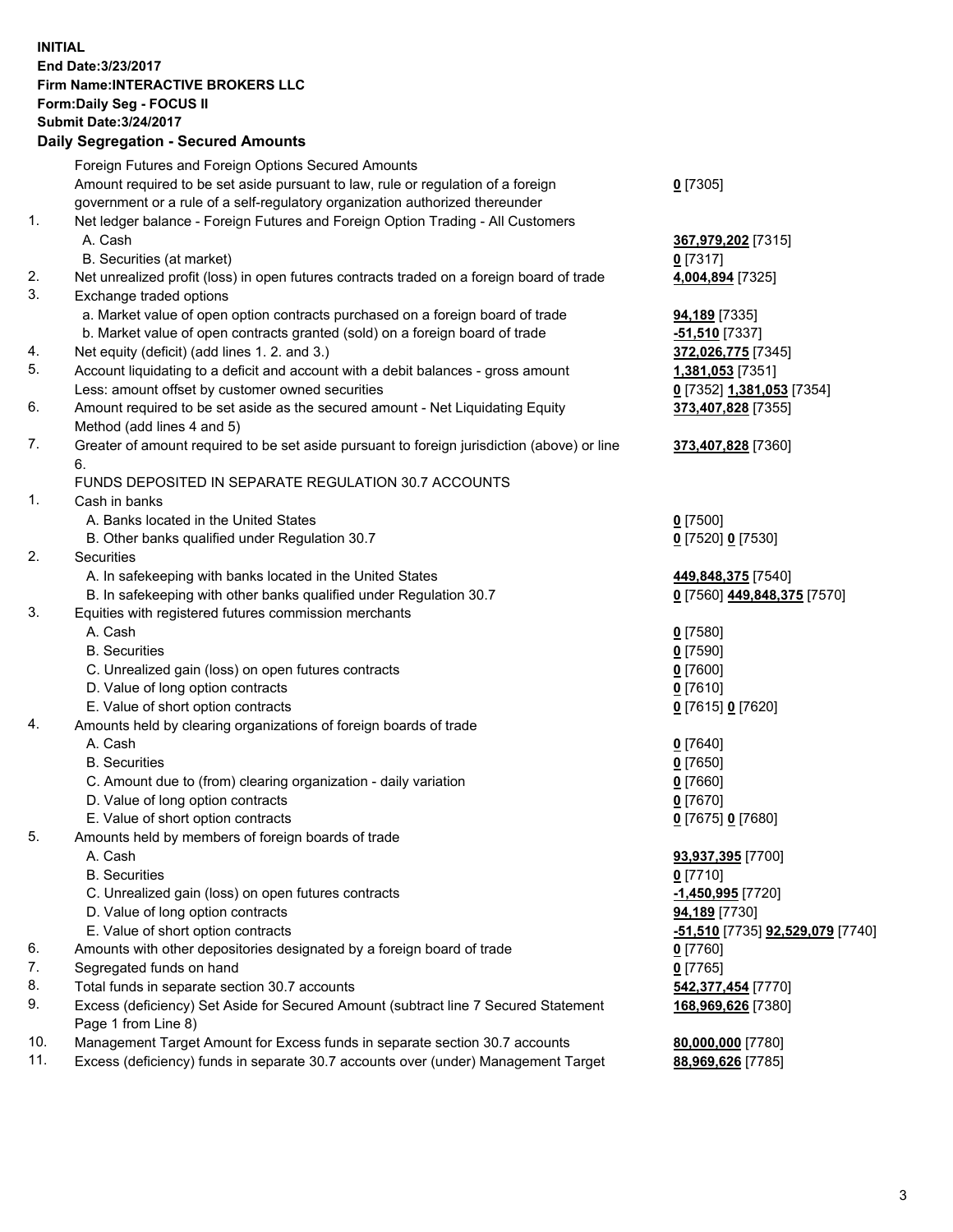**INITIAL End Date:3/23/2017 Firm Name:INTERACTIVE BROKERS LLC Form:Daily Seg - FOCUS II Submit Date:3/24/2017 Daily Segregation - Segregation Statement** SEGREGATION REQUIREMENTS(Section 4d(2) of the CEAct) 1. Net ledger balance A. Cash **3,351,625,697** [7010] B. Securities (at market) **0** [7020] 2. Net unrealized profit (loss) in open futures contracts traded on a contract market **-7,147,362** [7030] 3. Exchange traded options A. Add market value of open option contracts purchased on a contract market **143,574,051** [7032] B. Deduct market value of open option contracts granted (sold) on a contract market **-249,660,682** [7033] 4. Net equity (deficit) (add lines 1, 2 and 3) **3,238,391,704** [7040] 5. Accounts liquidating to a deficit and accounts with debit balances - gross amount **161,963** [7045] Less: amount offset by customer securities **0** [7047] **161,963** [7050] 6. Amount required to be segregated (add lines 4 and 5) **3,238,553,667** [7060] FUNDS IN SEGREGATED ACCOUNTS 7. Deposited in segregated funds bank accounts A. Cash **109,850,321** [7070] B. Securities representing investments of customers' funds (at market) **2,078,329,715** [7080] C. Securities held for particular customers or option customers in lieu of cash (at market) **0** [7090] 8. Margins on deposit with derivatives clearing organizations of contract markets A. Cash **19,858,342** [7100] B. Securities representing investments of customers' funds (at market) **1,366,705,615** [7110] C. Securities held for particular customers or option customers in lieu of cash (at market) **0** [7120] 9. Net settlement from (to) derivatives clearing organizations of contract markets **14,491,640** [7130] 10. Exchange traded options A. Value of open long option contracts **143,563,986** [7132] B. Value of open short option contracts **-249,657,822** [7133] 11. Net equities with other FCMs A. Net liquidating equity **0** [7140] B. Securities representing investments of customers' funds (at market) **0** [7160] C. Securities held for particular customers or option customers in lieu of cash (at market) **0** [7170] 12. Segregated funds on hand **0** [7150] 13. Total amount in segregation (add lines 7 through 12) **3,483,141,797** [7180] 14. Excess (deficiency) funds in segregation (subtract line 6 from line 13) **244,588,130** [7190] 15. Management Target Amount for Excess funds in segregation **155,000,000** [7194]

16. Excess (deficiency) funds in segregation over (under) Management Target Amount Excess

**89,588,130** [7198]